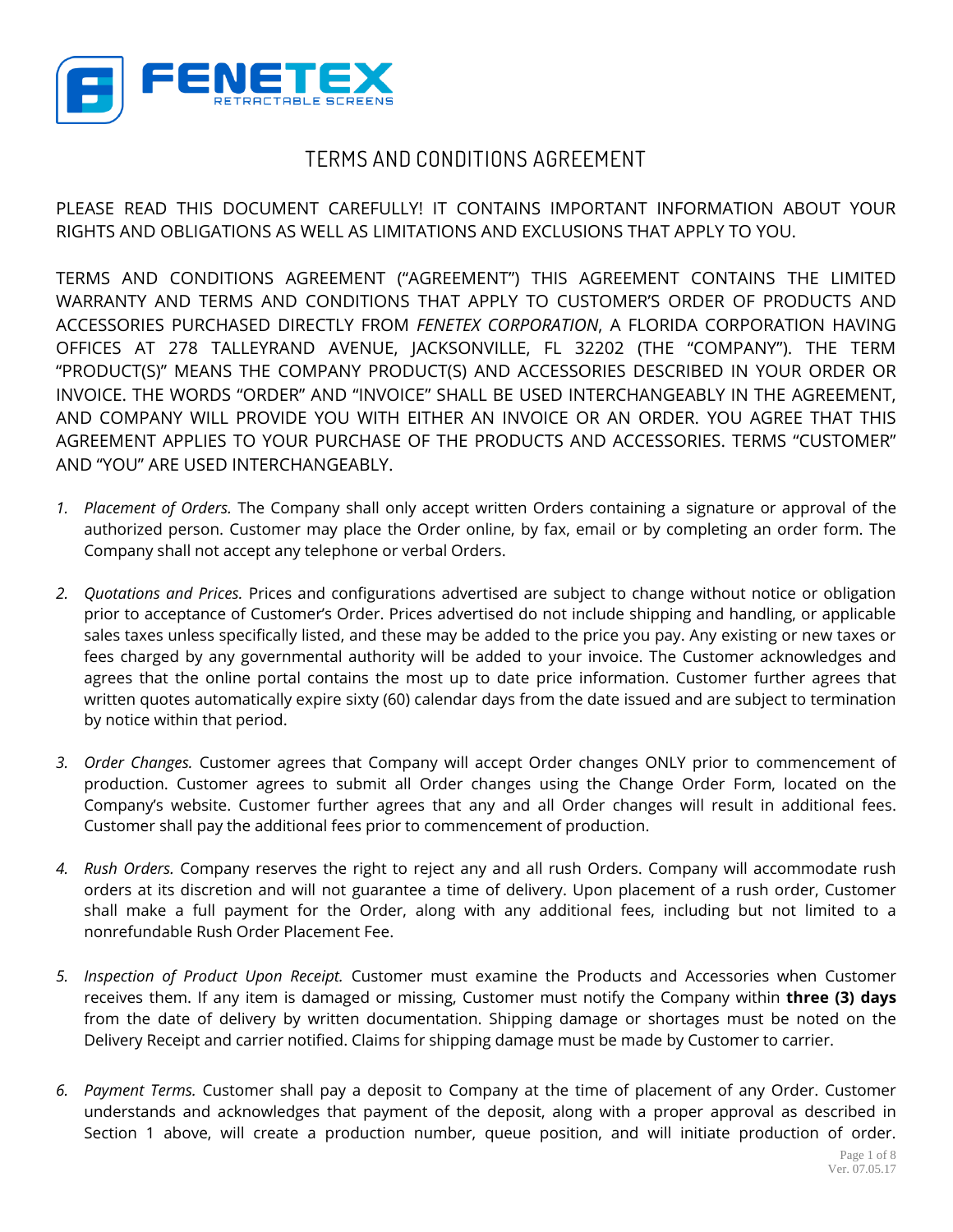

Company shall not commence production without the payment of deposit. Customer shall make any progress payments and the final payment prior to shipment of the Order. If in Company's opinion the financial condition of the Customer at any time does not justify continuance of production or shipment on the terms of payment specified, Company may require full payment in advance. All payments shall be in United States Dollars unless otherwise specified and agreed to by the Company, and must be in the form of check, money order, cashier's check, wire, Visa, MasterCard, or American Express.

- *7. Taxes.* The amount of the present or future sales, revenue, excise, or other taxes applicable to the Order products listed on the invoice or purchase receipt shall be added to the purchase price and shall be paid by the Customer, or in lieu thereof, the Customer shall provide Company with a tax exemption certificate acceptable to the taxing authorities of any relevant jurisdiction.
- *8. Cancellation.* Customer agrees that once an Order is placed, said Order may be cancelled for a full refund ONLY with Company consent, if production has not commenced, and no non-standard third-party components were ordered by the Company. The Customer further agrees, that if production has not begun, but non-standard third-party components have been ordered, the Customer may cancel the Order and receive a refund minus: (1) 15% restocking fee for standard components, including but not limited to remotes, motors and brackets; and (2) full cost for custom made components, which include but are not limited to hoods, painting, and non-standard fabrics. Notwithstanding the foregoing, the Company reserves the right to reject any Order cancellation.
- *9.* **Exceptions**: If Company is asked to manufacture and/or deliver materials for/to job site that have not been paid in full, payment will be secured against the property pursuant to local construction lien laws. In this scenario, along with the order, Company requires a copy of the Notice of Commencement so that a Notice to Owner can be filed.
- *10. Shipment.* Company reserves the right to choose the method and route of shipment, unless the Customer supplies explicit instructions. Shipment quotes are to commercial locations unless specified otherwise. Residential deliveries are subject to surcharge. All shipments are insured at the Customer's expense and made at the Customer's risk. The Company will arrange to ship the Products and Accessories to Customer's address. Title to the Products and Accessories passes to Customer upon delivery to the carrier and risk of loss passes to Customer upon delivery. The costs of shipping and handling will be shown on Customer's invoice. The Company will inform Customer of estimated shipment dates, but it shall not be responsible for delays in delivery due to events beyond its control, including shortage of materials, labor strikes, transportation failures, or acts of God. The Company shall not be liable for loss or damage of any kind resulting from delay or inability to deliver on the estimated delivery date. All shipping fees and associated costs are nonrefundable.
- *11. Split Orders/Multiple Shipments.* Company at the Customer's request may split an Order for retractable screens into two shipments: 1. vertical components; and 2. screens and horizontal components. If the Customer requests a split Order, the Customer shall pay a deposit upon placement of the Order, the remaining balance of the payment shall be paid before production of the screens and horizontal components will commence. Company will not commence production of the second part of the Order until dimensions are provided by Customer in writing. Customer agrees that if the dimensions provided change the Order, Customer shall be responsible for all additional fees prior to commencement of production. Customer agrees to pay two nonrefundable shipping charges.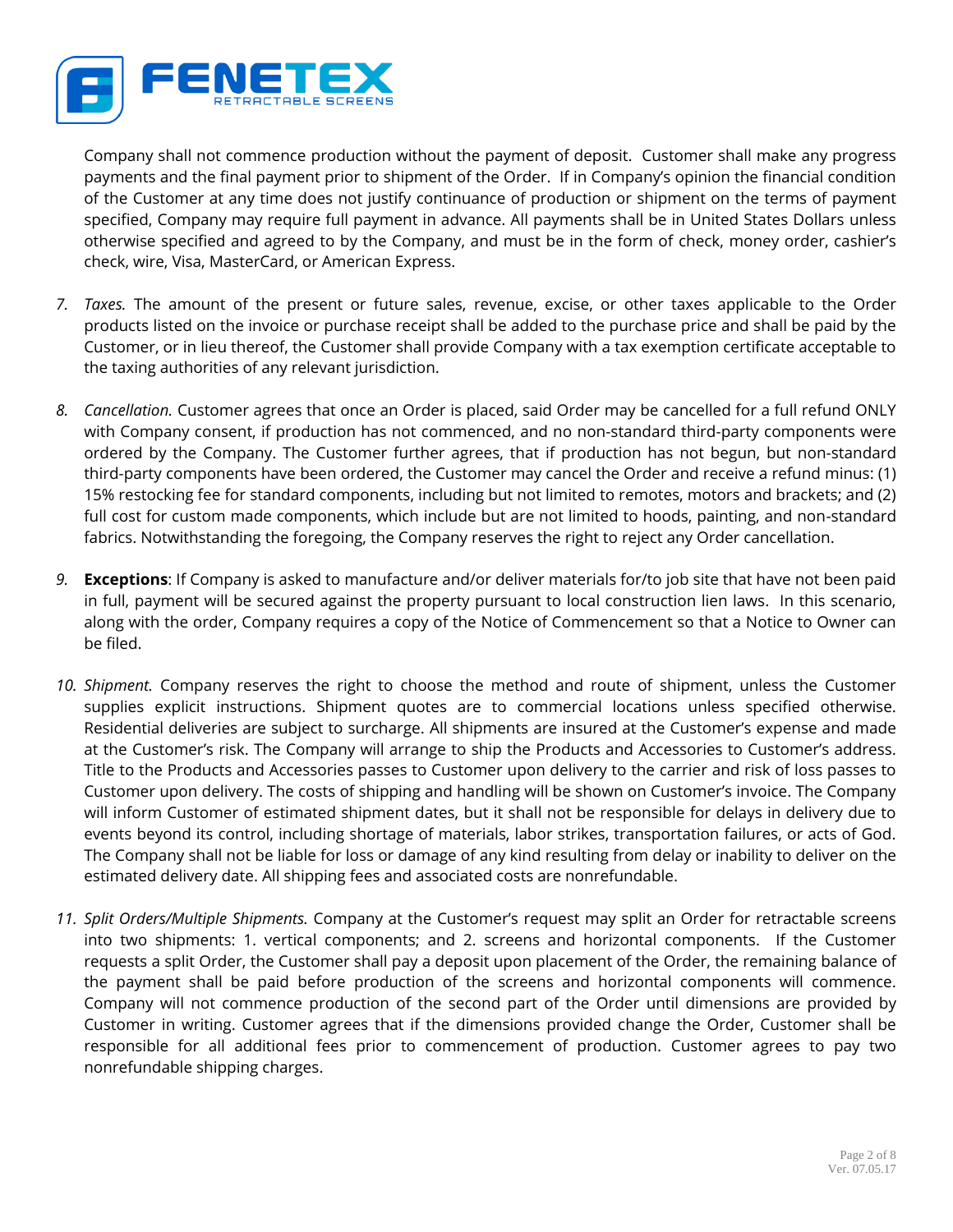

- *12. NSF Checks.* Customer shall be responsible for a minimum fee of \$35 for any returned check, or credit card transaction, in addition to any and all charges or fees incurred by the Company as a result of depositing or redepositing an NSF check.
- *13. Trademarks*. Company is the sole and exclusive owner of the name *Fenetex* and any and all *Fenetex* trademarks, trade names, trade logos, patents, and trade dress appearing on, attached to or described in or on the Screens, Company web site, or Company marketing materials and the Customer acquires no rights to those trademarks.
- *14. Copyrights*. Company is the sole and exclusive owner of all images and/documents appearing on, attached to or described in or on Company web site, or Company printed or electronic materials and the Customer acquires no rights to those items.
- *15. Limited Money Back Guarantee:* NEW NOT CUSTOM MADE Products and Accessories ONLY

(a) The Company offers a limited money back guarantee for **fifteen (15) days** on NEW NOT CUSTOM MADE Products and Accessories ONLY. The limited money back guarantee is not available on Products and Accessories custom made for the Customer. TO RECEIVE A REFUND UNDER THE LIMITED MONEY BACK GUARANTEE, CUSTOMER MUST NOTIFY THE COMPANY OF CUSTOMER'S DESIRE TO RETURN THE PRODUCT AND ACCESSORIES WITHIN **FIFTEEN (15) DAYS,** AS APPLICABLE, FROM THE DATE YOU RECEIVED YOUR PRODUCT. CUSTOMER MUST ALSO RETURN THE PRODUCT AND ALL ACCESSORIES TO THE COMPANY'S DESIGNATED ADDRESS WITHIN **FIVE (5) DAYS** AFTER CUSTOMER RECEIVES A RETURN MERCHANDISE AUTHORIZATION (RMA) AND OTHERWISE FOLLOW THE PROCEDURES SET FORTH IN THIS SECTION 14.

(b) Under this Limited Money Back Guarantee, if the Customer wishes a money return in lieu of potential product replacement, and the Customer qualifies under the above listed conditions, the Company will refund the original purchase price of the Products, Accessories, and applicable sales taxes, MINUS A 15% RESTOCKING FEE. SHIPPING, HANDLING, INSURANCE FEES (INCLUDING APPLICABLE SALES TAXES) THAT CUSTOMER PAID WHEN CUSTOMER BOUGHT THE PRODUCTS AND ACCESSORIES ARE NOT REFUNDABLE, AND WILL BE DEDUCTED FROM CUSTOMER'S REFUND.

(c) Contact the Company's client support personnel with your Order number. Company will provide a Return Authorization, which will authorize the return of your Products and/or Accessories, and provide other instructions and requirements.

(d) Ship the Products and/or Accessories to the appropriate addresses pursuant to the instructions received from Company, using the original boxes and packing material if appropriate. Write the order number in large, clear characters on the outside of each box you ship. You must include a copy of your packing slip or invoice with the returned Products and Accessories to establish proof of purchase. You must also return all components and manuals if any supplied with the Products and Accessories. YOU ARE RESPONSIBLE FOR THE PRODUCTS AND ACCESSORIES UNTIL THE COMPANY RECEIVES THEM, AND YOU ARE RESPONSIBLE FOR ALL SHIPPING, HANDLING, AND INSURANCE CHARGES. ANY OF THESE CHARGES PAID BY THE COMPANY WILL BE DEDUCTED FROM YOUR REFUND.

(e) The returned Products and Accessories must be in the same condition as you received them.

(f) Customer shall allow a reasonable period of time for the Products and/or Accessories to arrive at the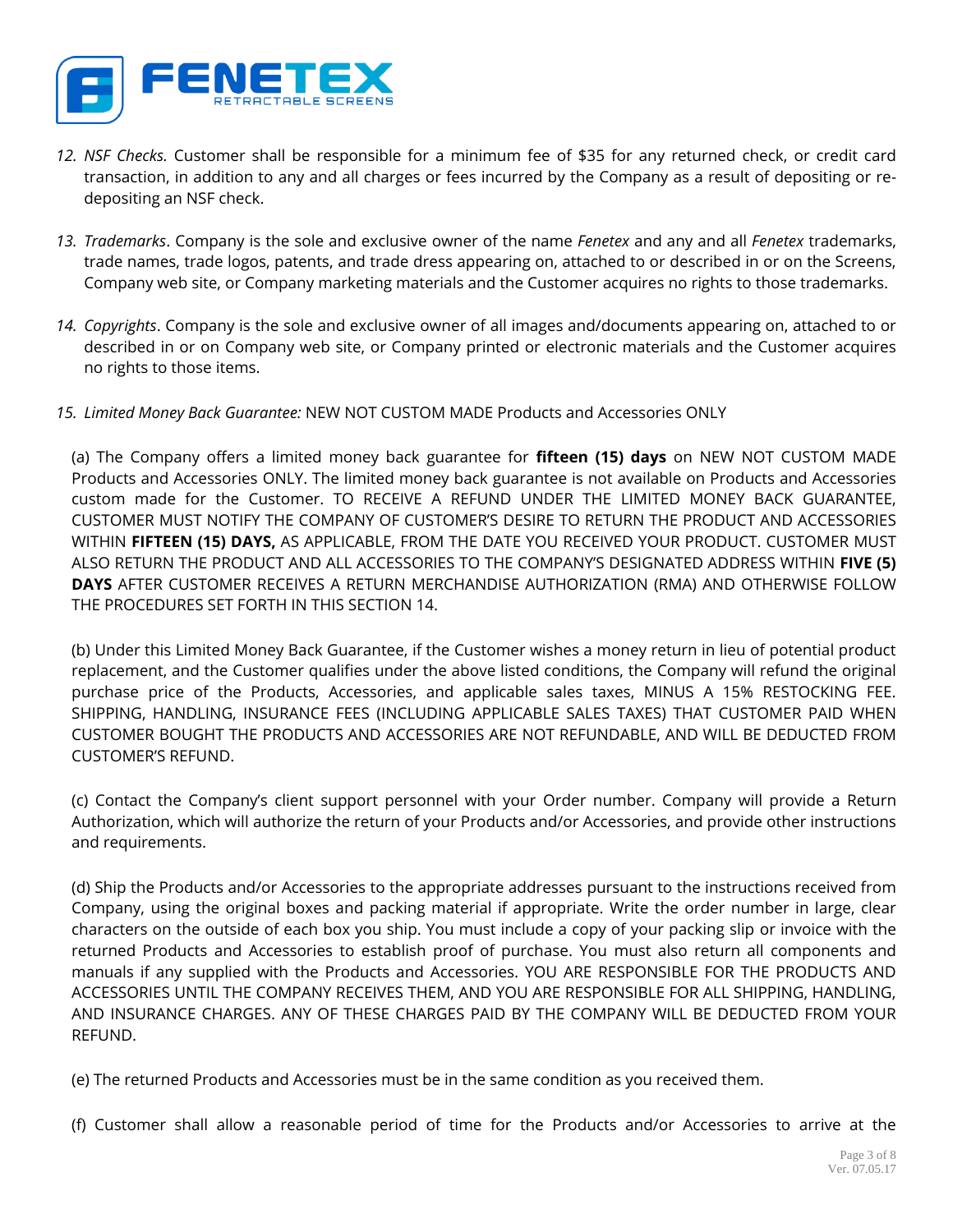

Company's location. The Company will inspect the Products and/or Accessories and, after they are accepted, process customer's refund within **fifteen (15) business days**. The Company will notify Customer if Products and/or Accessories are not accepted.

(g) THE LIMITED MONEY BACK GUARANTEE IS NOT A WARRANTY. THE COMPANY MAY CHANGE OR CANCEL IT AT ANY TIME BEFORE ACCEPTING CUSTOMER'S ORDER.

(h) The limited money back guarantee for international Customers is the same as for Customers within the United States. Please call the Company's customer support personnel to exercise the limited money back guarantee. In all cases, the Company will not be responsible for any shipping and handling charges to and from the Company, or paying or refunding customs fees, taxes or Value Added Taxes (VAT) that may be due.

- *16. No Installation or Maintenance Services.* The Company will not provide any installation or maintenance services for any Products or Accessories as part of this Agreement. The Company, at the Customer's request, may assist in identifying appropriate third parties to assist in installation. Any such assistance shall not be considered a recommendation or other warranty of the installer and any third party shall not be deemed an employee or contractor of the Company. Any and all installation, whether by the Customer independent of the Company, or by assistance of the Company in identifying third party installers, shall be the sole responsibility of the Customer for approval, supervision and completion of work. Company does not warrant any installation or maintenance services by third parties.
- *17. Governing Law, Venue, Attorneys' Fees.* This Agreement is governed by the laws of the State of Florida, without giving effect to conflicts of law rules. Any litigation arising out of this Agreement shall be held in Duval County, Florida. The prevailing party under this Agreement or dispute regarding alleged breach, default, claims or misrepresentation arising out of this Agreement, whether, or not lawsuit or other proceeding is filed, the prevailing party shall be entitled to recover its reasonable attorneys' fees and costs, whether incurred before suit, during suit, or at the appellate level. The prevailing party shall also be entitled to recover any attorneys' fees and costs incurred in litigating the entitlement to attorneys' fees and costs, as well as in determining or quantifying the amount of attorneys' fees and costs due to it.
- *18.* **Arbitration and Dispute Resolution. Both parties shall make a good faith attempt to resolve any dispute through negotiation. If negotiation fails to reach a resolution within seven (7) business days, the Company may choose to either initiate arbitration proceedings in accordance with this Section 17 or to initiate court proceedings in accordance with Section 16. If the Customer initiates court proceedings after the same seven (7) days, the Company retains the right to petition the Court for a stay in proceedings pending the Company's decision to enforce this Section 17. If the Company so chooses, all disputes, controversies and claims of any kind arising out of or relating to this Agreement or the rights and obligations of the parties shall be settled through arbitration, in accordance with American Arbitration Association rules and regulations in Duval County, Florida. The arbitrators shall award to the prevailing party, if any, as determined by the arbitrators, all of its costs and fees. "Costs and fees" shall mean all reasonable pre-award expenses of the arbitration, including the arbitrators' fees, administrative fees, travel expenses, out-of-pocket expenses, including but not limited to copying and telephone, court costs, witness fees, and attorneys' fees. Said arbitration shall be binding and final. Company shall have the unilateral right to enforce any arbitration decision through court intervention.**
- *19. Compliance with Laws and Regulations.* Customer must comply with all applicable export laws and regulations of